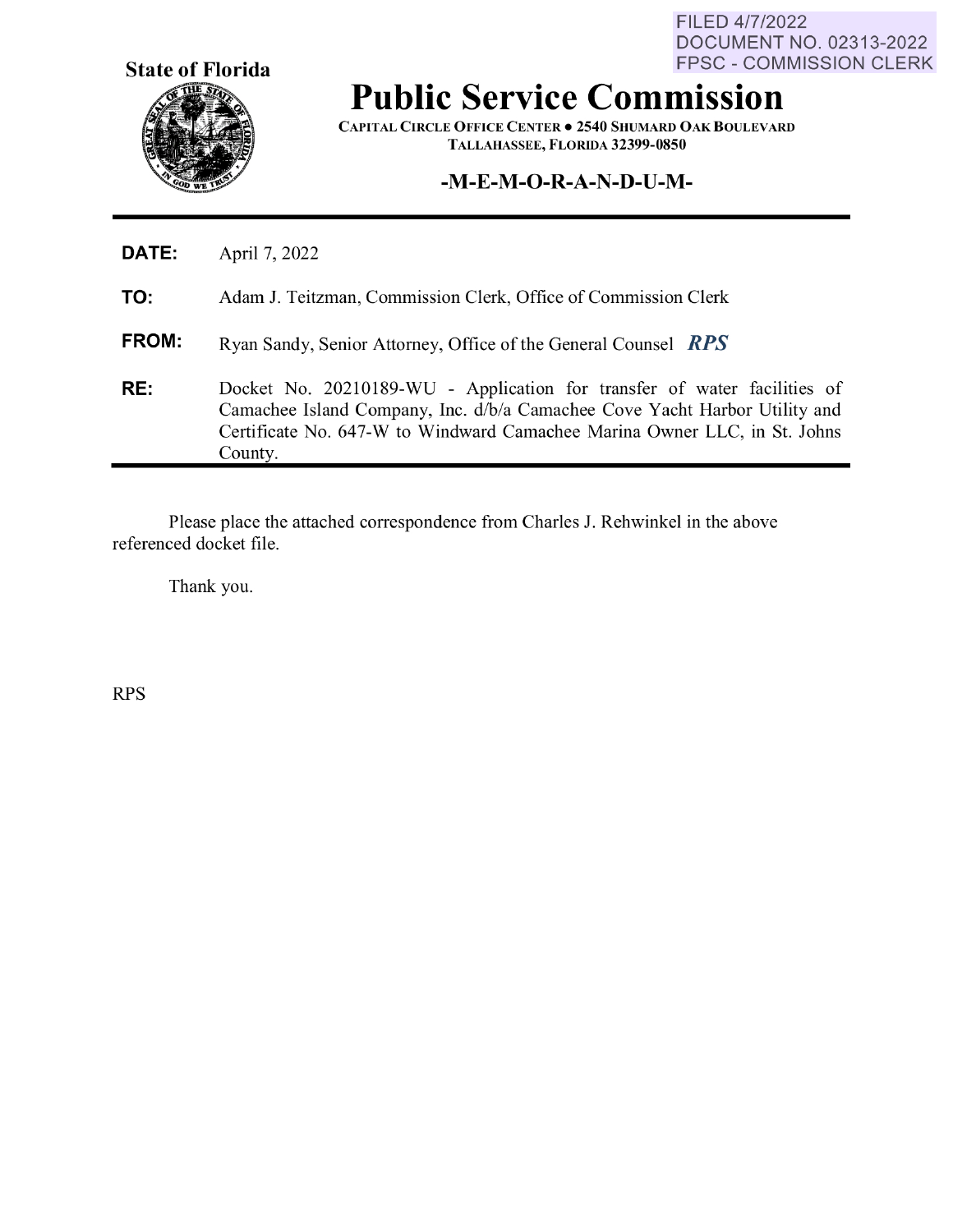

**WILTON SIMPSON**  *President of the Senate* 

## **ST ATE OF FLORIDA OFFICE OF PUBLIC COUNSEL**

**cio THE FLORIDA LEGISLATURE 111 WEST MADISON ST, ROOM812 TALLAHASSEE, FLORIDA 32399-1400 850-488-9330** 

**EMAIL: OPC\_WEBSITE@LEG,STATE.FL.US WWW. FLORIDAOPC.GOV** 



**CHRIS SPROWLS**  *Speaker of the House of Representatives* 

April 1, 2022

Ryan Sandy, Esq. Office of General Counsel Florida Public Service Commission 2540 Shumard Oak Blvd. Tallahassee, Florida 32399-0850

VIA E-Mail

Re: Docket no 20210189,WU; In re: Application for transfer of water facilities of Camachee Island Company, Inc. d/b/a Camachee Cove Yacht Harbor Utility and Certificate No. 647,W to Windward Camachee Marina Owner LLC, in St. Johns County.

Dear Mr. Sandy:

The Office of Public Counsel (OPC) is an interested party in this docket. On March 23, 2022 we sent a letter to you containing questions and issues and requested an informal meeting with the Staff and Company. Thank you for setting up the meeting and we appreciate your willingness to facilitate it.

Attached is a more specific list of concerns that we hope can focus the conversation, at least from the public Counsel's standpoint. The OPC is supportive of the transaction and the transfer. We look forward to being part of a constructive conversation.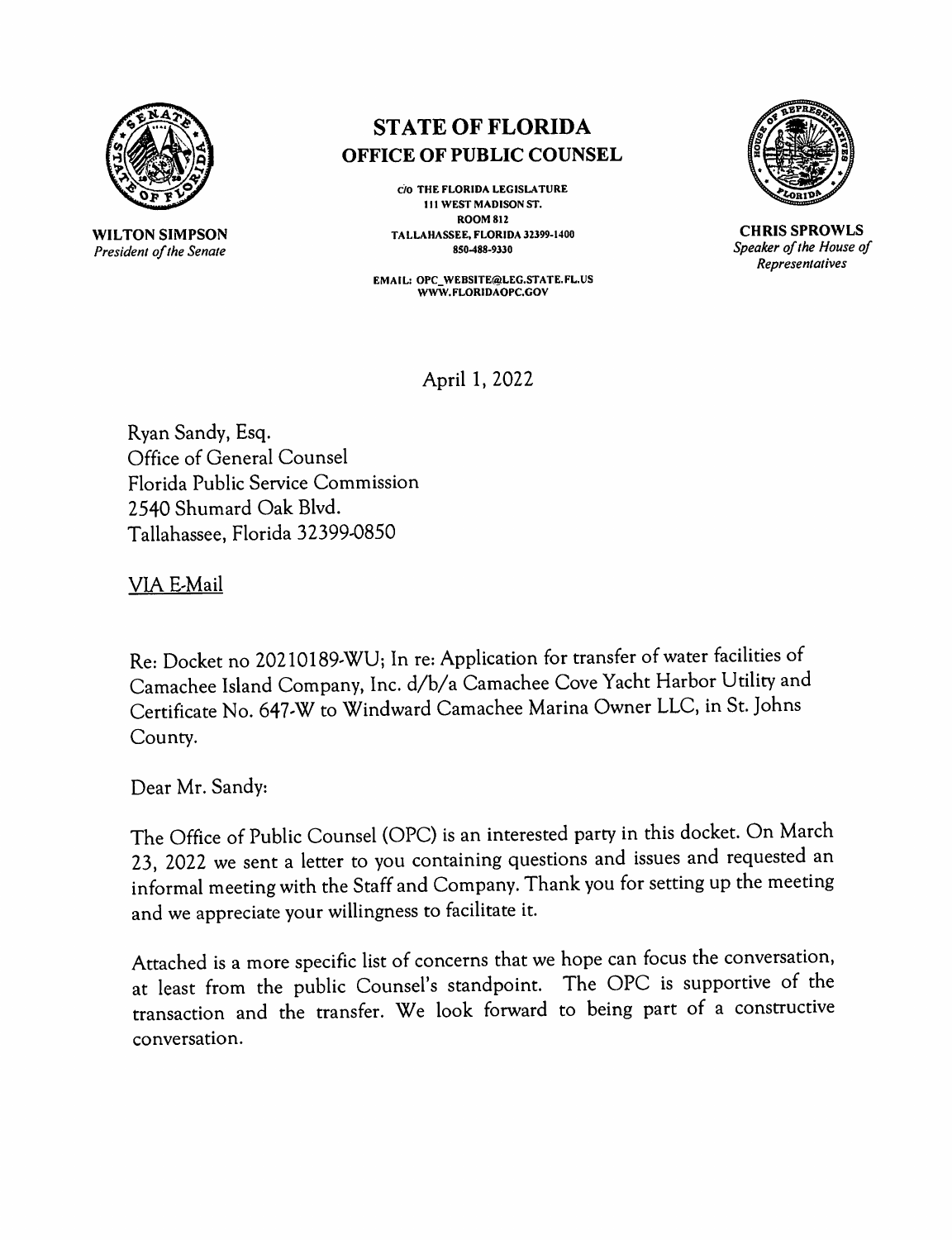April 1, 2022 Page 2

If you have any questions about this submittal, please do not hesitate to contact me at 850. 717 .03 28.

Sincerely,

*s/Charles ]. Rehwinkel*  Charles J. Rehwinkel Deputy Public Counsel

Attachment

Cc: Bart Fletcher Andrew Maury Kerri Maloy Travis Staats (Camachee Cove) Robert Finvarb (Windward Camachee)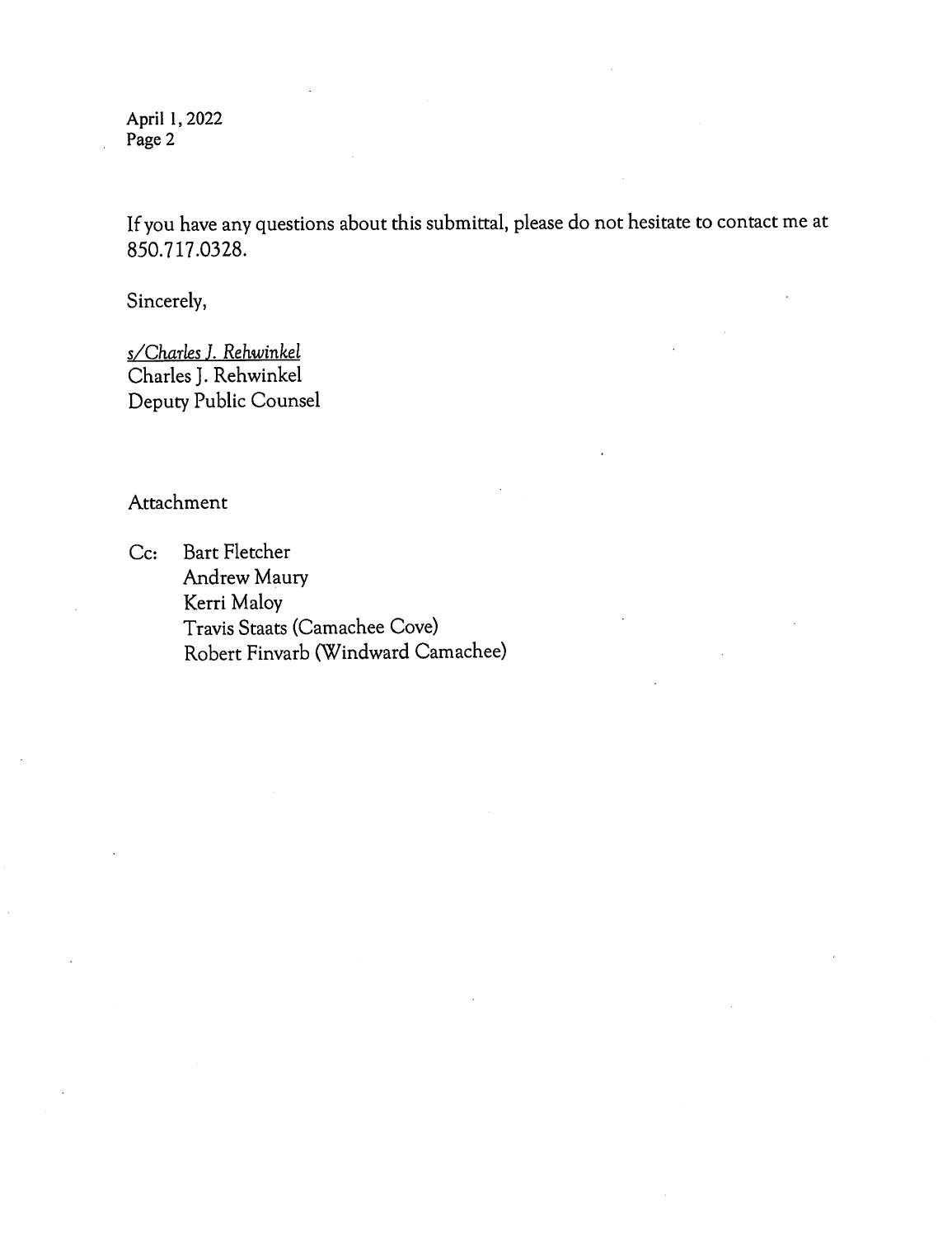## OPC Camachee Issues/Concerns

- 1. Most importantly, OPC is supportive of the transfer.
- 2. Our concerns lie in the unintended precedent that could be created here:
	- a. There is a large purchase price compared to NBV/original cost of utility.
	- b. Uncertainty about acquisition adjustment created by several factor:
		- 1. No allocation of purchase price to the utility entity.
		- 2. Indistinct attribution of land asset to the utility.
		- 3. Uncertainty about impact of the past mortgaging of the utility land and the utility assets.
		- 4. Uncertainty about who has majority organizational control.
		- 5. Whether the land is actually owned by the utility.
	- 3. Why are these a concern?
		- a. It is unclear is there is a positive or a negative acquisition adjustment here. A negative acquisition adjustment results when the purchase price is less than the net book value (NBV) of the utility. If there is no allocation of transaction cost to the utility assets (including the land) it is impossible to determine if this occurred. The staff auditors were concerned that this might have been the case.
		- b. If the purchase price exceeds the traditional NBV, then a positive acquisition adjustment occurs. In this case an acquisition adjustment of between \$0 and \$32 million results depending on how much of the purchase price is allocated to the utility asset. Under the Commission policy of establishing ratebase at the time of transfer, this acquisition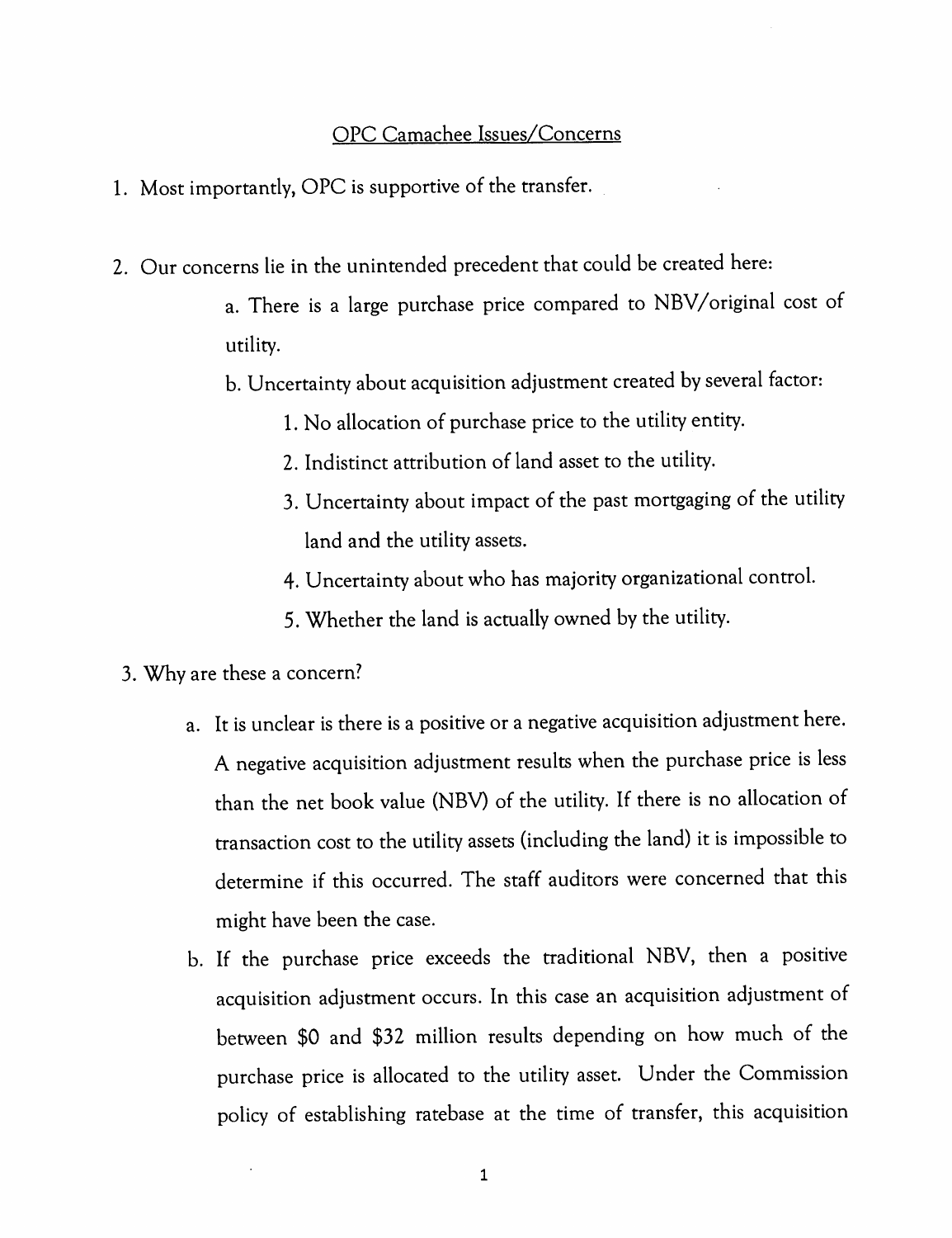adjustment issue needs to be resolved once and for all and not left indeterminate for re-visitation in the future.

- c. Even though it appears that the 2021 Camachee transaction was never structured around the utility, without certain criteria it could provide a blueprint for a purchaser who intentionally structures the transaction in an indistinct way that (a) facilitates assigning an excessive appraised value to the utility for ratemaking purposes and then (b) provides an opportunity to transfer artificially overvalued land, post transaction, away from the utility without triggering a conventional gain on sale.
	- In step (a), the subjective over-allocation of land cost to the utility could inflate an appraised value for ratemaking purposes in an environment where the original cost of the utility land is irrelevant for ratemaking purposes. This concern exists because there has never been a document provided to the commission that describes the precise land underlying the utility. In 2009, a deed was accepted by the Commission, but it appears to be for a piece of property far larger than what would reasonably lie under the utility plant. This is the source of a major concern related to future land transfers in the ratemaking context.
	- In step (b), to the extent there is not a direct assignment of land cost at the time of sale (as is the case in Camachee), a post-sale, arbitrary allocation of a high utility land cost could facilitate a transfer of land away from the utility without triggering a gain-on-sale. In this scenario the "gain" would be subsumed in the allocation process and the appraisal valuation. For example, an original cost piece of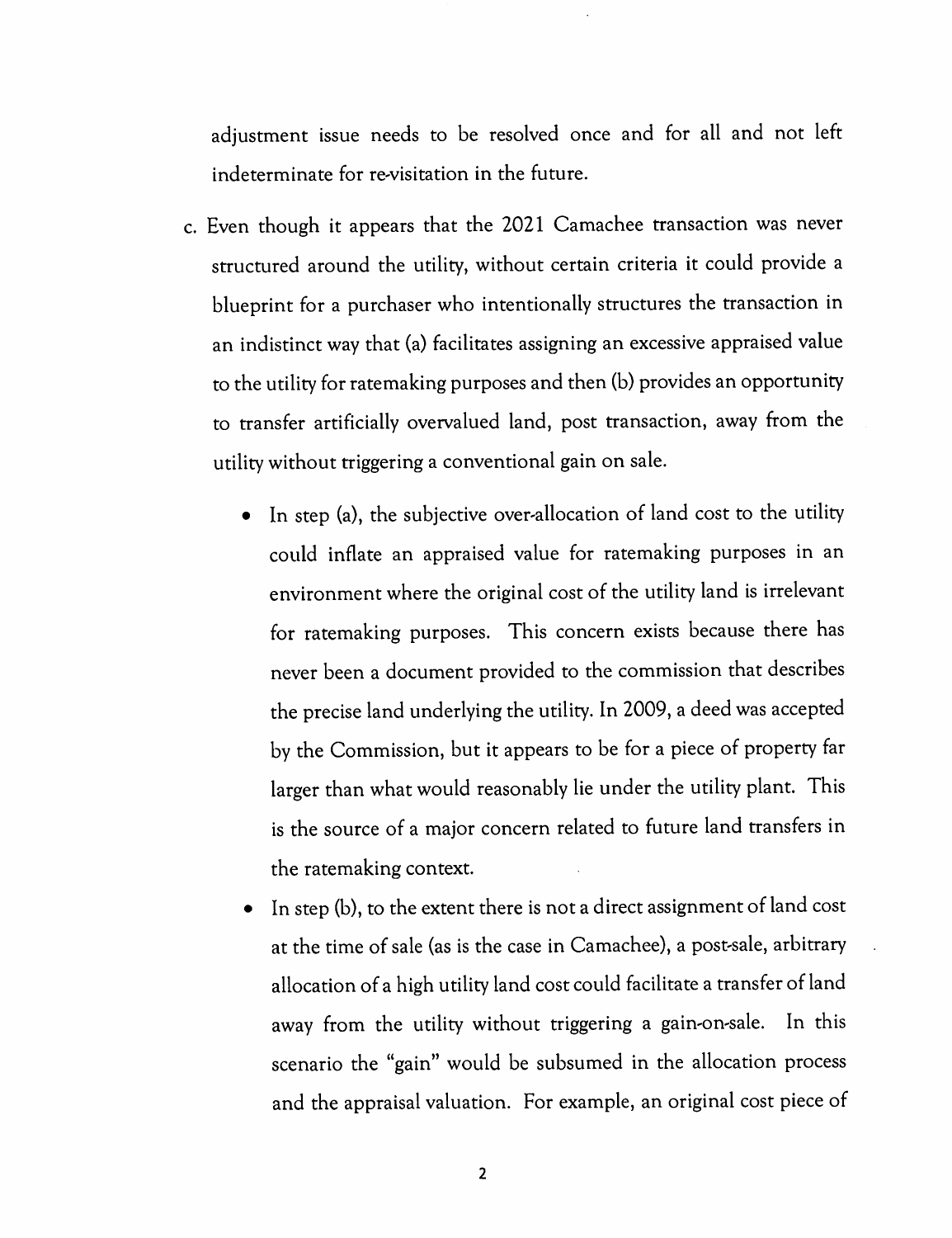property that was allocated a \$10,000 cost years ago, is allocated \$100,000 in a purchase transaction or appraisal. If half of that land is sold for \$50,000, under conventional ratemaking, a \$45,000 gain results ( $\frac{1}{2}$  x \$10,000 (conventional original cost) = \$5,000 deducted from  $\frac{1}{2} \times $100,000$  (post transaction land sale price) = \$50,000, resulting in \$45,000 gain). This would be credited to the customers in the ratemaking process under certain circumstances. Under the allocation/appraisal/fair market value process the "gain" is zero. (½ x \$100,000 ("new" FMV allocated original cost) =\$50,000 deducted from  $\frac{1}{2} \times $100,000$  (post-transaction land sale price) = \$50,000, resulting in \$0 gain.). Customers would not receive the benefit of any gain in future ratemaking.

- d. There are other issues related to the mortgaging of the utility plant and the utility land since 1976 and as recently as 2019 (Centerstate Bank). It is unclear how the mortgaging was related to the utility and for whose benefit these regulated utility assets were pledged as collateral (through mortgaging and UCC financing statements). This raises questions about the capital structure for ratemaking purposes. Though the transaction is described in the application as 100% cash, there is no recorded satisfaction/release of the 2019 mortgage.
- e. Ownership of the utility is cloudy in that in the application the largest single owner is shown as Nalpak Marina IV, Camachee, LLC at 44%, while 30% of the ownership is undisclosed. It is unclear whether transfer of majority organization control of the utility has already occurred and if so, when and to whom.

3